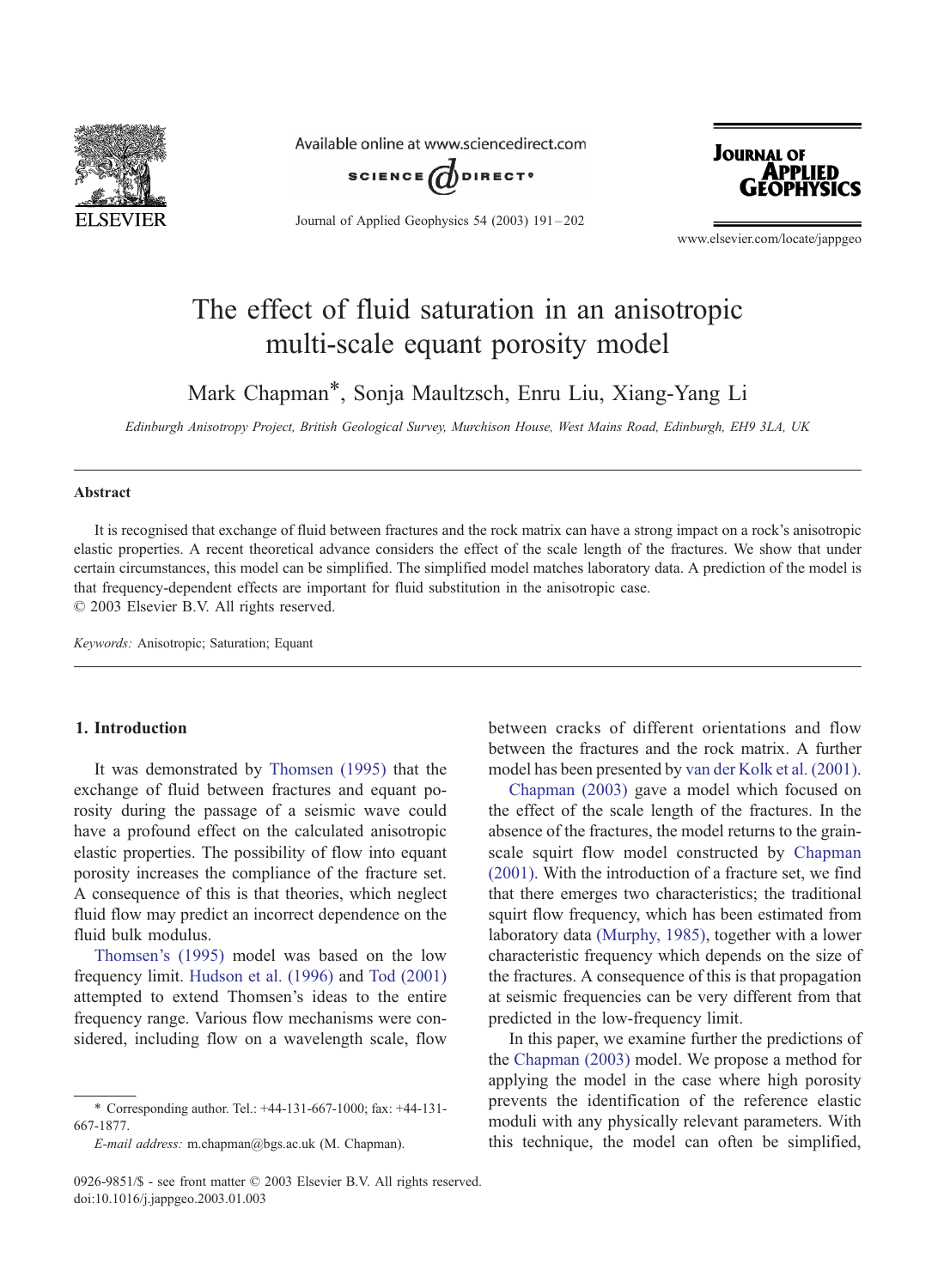increasing greatly the practical applicability of the theory. We test our approximations by applying the simplified model to the laboratory measurements of [Rathore et al. \(1995\).](#page-11-0) The results are satisfactory. Finally, we examine the effect of saturation on the predicted anisotropy. Fluid viscosity is found to play an important role.

## 2. Parameterisation

The model presented by [Chapman \(2003\),](#page-11-0) the main results of which are summarised in Appendix A, assumed that pore space consisted of an isotropic distribution of grain-scale cracks and pores and a set of aligned fractures. The fractures were allowed to be larger than the grain-scale, but still had to be smaller than a seismic wavelength.

An advantage of the model was that it offered an explicit description of the ''equant'' in the rock. For a rock without fractures, the model is consistent with Gassmann's formulae, allowing account to be taken of saturation changes. The derivation of the model fol-lowed [Eshelby's \(1957\)](#page-11-0) "Interaction Energy" approach to finding the elastic constants, and as such, was formally restricted to low porosities. Techniques such as the self-consistent method and the differential scheme [\(Christensen, 1980; Zimmerman, 1991\)](#page-11-0) have been proposed to extend the analysis to higher porosities. While these techniques are not mathematically rigorous, it is hoped that they may be more accurate for higher porosities.

[Hudson et al. \(2001\)](#page-11-0) showed that [Rathore et al.'s](#page-11-0) (1995) velocity measurements on synthetic sandstone with controlled fracture geometry could be relatively successfully modelled with an equant porosity model which did not contain an explicit mechanical description of the porosity. The reference elastic moduli  $\lambda$  and  $\mu$  were taken from the measurements of velocity in the unfractured medium. This highlights a twin advantage of the traditional [Hudson \(1980, 1981\)](#page-11-0) theory. The reference, or background, elastic moduli, which appear in the Hudson theory can easily be identified with physically meaningful quantities in the unfractured rock velocities. Moreover, it appears that these same parameters happen to be the correct quantities from which to calculate the fracture-induced corrections to the velocities.

As it stands, the model of [Chapman \(2003\)](#page-11-0) does not share these advantages. The reference moduli  $\lambda$ and  $\mu$  should be derived from the velocities of rock without any cracks or pores, in other words, the grain moduli. However, the restriction to low porosity means that in practice,  $\lambda$  and  $\mu$  will themselves have to be fitted to achieve agreement with the background velocities. We expect that the use of these moduli to calculate the effect of fractures could result in substantial errors. Additionally, it is inconvenient for the user of the model to have to specify parameters, which do not have a convenient physical interpretation.

We now propose a method, similar in spirit to the self-consistent scheme, which circumvents these difficulties. Our assumption is that we know the velocities in the unfractured rock,  $V_p^{\text{o}}$  and  $V_s^{\text{o}}$ , at some frequency  $\omega_0$ . From these velocities, we derive moduli  $\lambda^{\circ}$ ,  $\mu^{\circ}$  as:

$$
\mu^{\text{o}} = (V_{\text{s}}^{\text{o}})^2 \rho; \tag{1}
$$

$$
\lambda^{\circ} = (V_{\mathbf{p}}^{\circ})^2 \rho - 2\mu^{\circ};\tag{2}
$$

where  $\rho$  is the density of the saturated rock.

For isotropic unfractured rock, the model of [Chap](#page-11-0)man (2003) takes the form:

$$
\lambda_{\text{eff}} = \lambda - \Phi_{\text{c},\text{p}}[\lambda,\mu,\omega_0];\tag{3}
$$

$$
\lambda_{\text{eff}} = \mu - \Phi_{c,p}[\lambda, \mu, \omega_0];\tag{4}
$$

where the functions  $\Phi_{c,p}$  are pertubations due to the presence of micro-cracks and pores. Precise expressions for  $\Phi_{c,p}$  in terms of the porosity  $\Phi_p$  and crack density  $\epsilon_c$  follow from the formulae quoted in Appendix A. We wish to ensure that at frequency  $\omega_0$  and in the absence of fractures:

$$
\lambda_{\rm eff} = \lambda^{\rm o};\tag{5}
$$

$$
\mu_{\rm eff} = \mu^{\rm o}.\tag{6}
$$

We do not, however, wish to choose non-physical  $\lambda$ and  $\mu$  to ensure that this is so since the corrections to the velocities, which what we are most interested in, would then be non-physical. Instead, we insist that the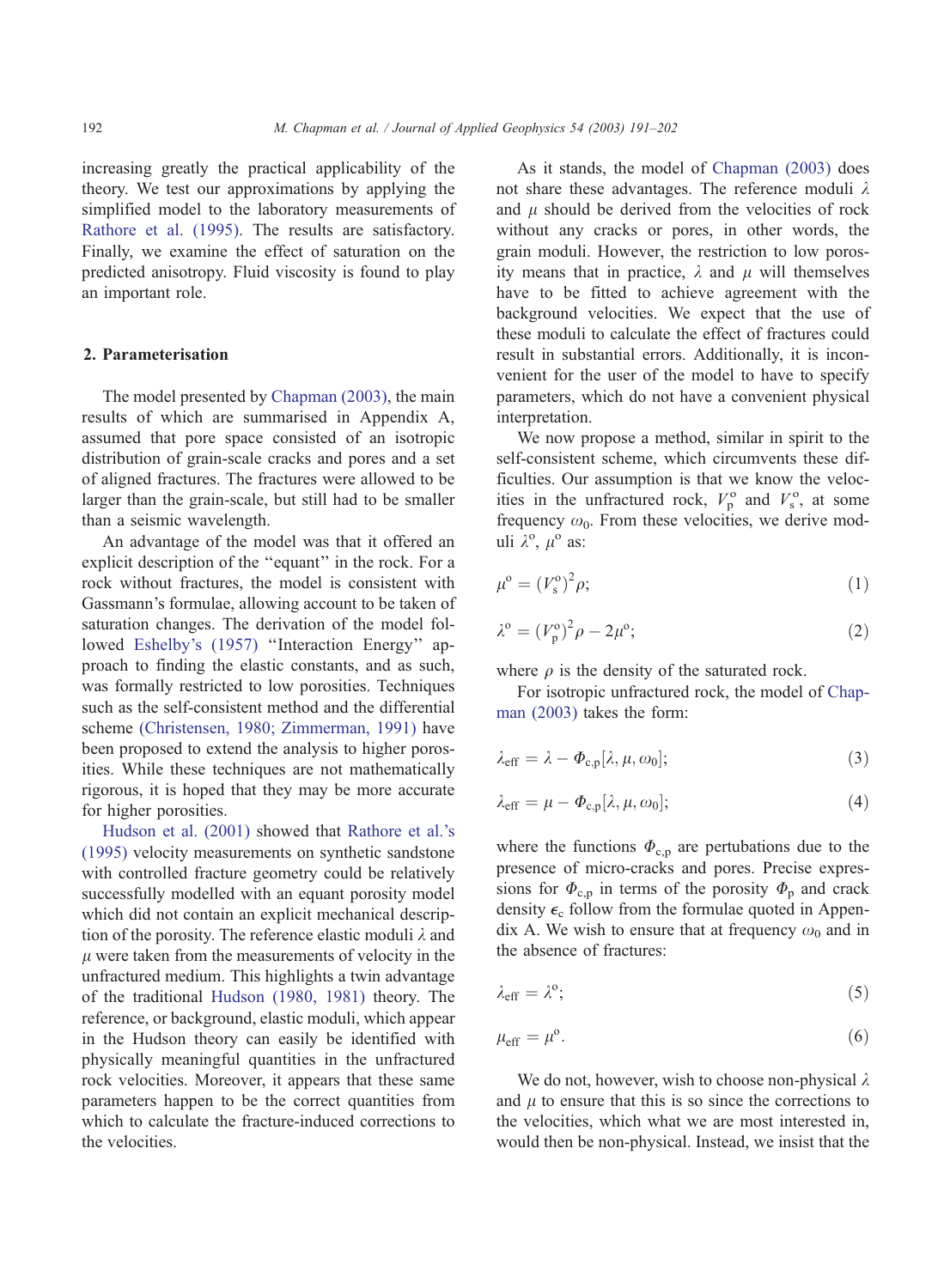<span id="page-2-0"></span>corrections are calculated with the physical values  $\lambda^{\circ}$ and  $\mu^{\circ}$ . In other words, we must have:

$$
\lambda^{\circ} = \Lambda - \Phi_{c,p}[\lambda^{\circ}, \mu^{\circ}, \omega_0];\tag{7}
$$

$$
\mu^{\text{o}} = \Upsilon - \Phi_{\text{c},\text{p}}[\lambda^{\text{o}}, \mu^{\text{o}}, \omega_0]. \tag{8}
$$

It should be noted that  $\Lambda$  and  $\Upsilon$  are frequency independent, and represent reference constants. Although they have no direct physical meaning, they can be calculated from the measurable values  $V_p^0$  and  $V_s^0$ . We now propose to calculate our frequency dependent, anisotropic, elastic tensor as:

$$
C_{ijkl}(\omega) = C_{ijkl}^{iso}(\Lambda, \Upsilon) - \epsilon_c C_{ijkl}^1(\lambda^0, \mu^0, \omega)
$$

$$
- \phi_p C_{ijkl}^2(\lambda^0, \mu^0, \omega)
$$

$$
- \epsilon_f C_{ijkl}^3(\lambda^0, \mu^0, \omega); \tag{9}
$$

where  $C^{iso}(\Lambda, \Upsilon)$  is the isotropic elastic tensor with Lame parameters  $\Lambda$  and  $\Upsilon$  and  $\epsilon_f$  is the density of the aligned fractures.  $C^1$ ,  $C^2$  and  $C^3$  are functions of the Lame parameters, fluid properties, fracture length, time scale parameter  $\tau$  and frequency. precise forms of these relationships are given in Appendix A.

The model of [Chapman \(2003\)](#page-11-0) is fully consistent with the [Brown and Korringa \(1975\)](#page-10-0) at zero frequency. However, when we make the above modification, the theory is no longer strictly true; the elastic tensor is the sum of a [Brown and Korringa \(1975\)](#page-10-0) anisotropic tensor and an isotropic ''correction'' tensor. It is easy to overstate importance of consistency with [Brown and Korringa \(1975\).](#page-10-0) The formula gives a relationship the dry and saturated anisotropic elastic tensors. If, as is usually the case when rocks of high porosity, the dry elastic tensor is wrongly predicted then, the tensor predictions will also be in error, even when the relationship is satisfied. We believe our approach is an acceptable compromise between the need to account for high porosity and the need to be consistent with [Brown and Korringa](#page-10-0) (1975).

## 3. The effect of micro-crack density

In the attempt to predict velocity from the mineral moduli and inclusion geometry, the micro-crack density  $\epsilon_c$  plays a vital role. Despite their lack of porosity, thin cracks can have a strong impact on the elastic properties of a rock. The opening and closing of micro-cracks has long been recognised [\(Nur, 1971\)](#page-11-0) as the dominant effect controlling the response of the elastic properties of rock to changes in effective stress. In our model, moreover,  $\epsilon_c$  plays a controlling role, with porosity, in determining the magnitude of dispersion at the squirt flow frequency.

Our model will often be applied, however, at seismic frequencies which are believed to usually be below the squirt flow frequency [\(Mavko et al., 1998\).](#page-11-0) Requiring the unfractured velocities as inputs circumvent the problem of attempting to predict velocity from the mineral moduli and microstructure. Prediction of the effect of stress changes will only be required in time-lapse studies.

There is, therefore, a class of problems for which  $\epsilon_c$ appears to be irrelevant. It is hard to estimate  $\epsilon_c$  in practice, and requiring to do this complicates considerably the use of the model. For these reasons, we wish to investigate the feasibility of removing  $\epsilon_c$  from the model.

We assume first a brine-saturated rock, the brine properties following from Table 1, with unfractured velocities  $V_p = 4000 \text{ ms}^{-1}$  and  $V_s = 2500 \text{ ms}^{-1}$  at 100 Hz. The grain size is  $200 \mu m$ , and we consider the case of zero porosity. We take the time scale parameter  $\tau_{\rm m}$  to be  $2 \times 10^{-5}$  s to simulate the case where squirt flow frequency lies between the sonic and ultrasonic bands [\(Thomsen, 1995\).](#page-11-0) (Note that the identification of  $1/\tau_m$  with the accepted notion of "squirt flow frequency" has been discussed by [Chap](#page-11-0)man et al. (2002).) We now introduce a set of aligned fractures with density 0.05 and radius 1 m.

In [Fig. 1,](#page-3-0) we plot percentage shear wave splitting (defined to be  $100 \times (S1 - S2)/S1$ , where S1 is the pure-shear velocity and S2 is the quasi-shear velocity) at an angle of  $70^{\circ}$  to the fracture normal for a range of frequencies. We consider the cases where  $\epsilon_c$  is set at 0.02, 0.04, 0.06 and 0.08. It can be seen that the

Table 1 The fluid properties used in the calculations

|                                            | <b>Brine</b>       | Oil                | Gas                |
|--------------------------------------------|--------------------|--------------------|--------------------|
| Acoustic velocity $(ms^{-1})$              | 1710               | 1250               | 620                |
| Density (kg m <sup><math>-3</math></sup> ) | 1100               | 800                | 65                 |
| Viscosity (Pa s)                           | $1 \times 10^{-3}$ | $2 \times 10^{-2}$ | $2 \times 10^{-5}$ |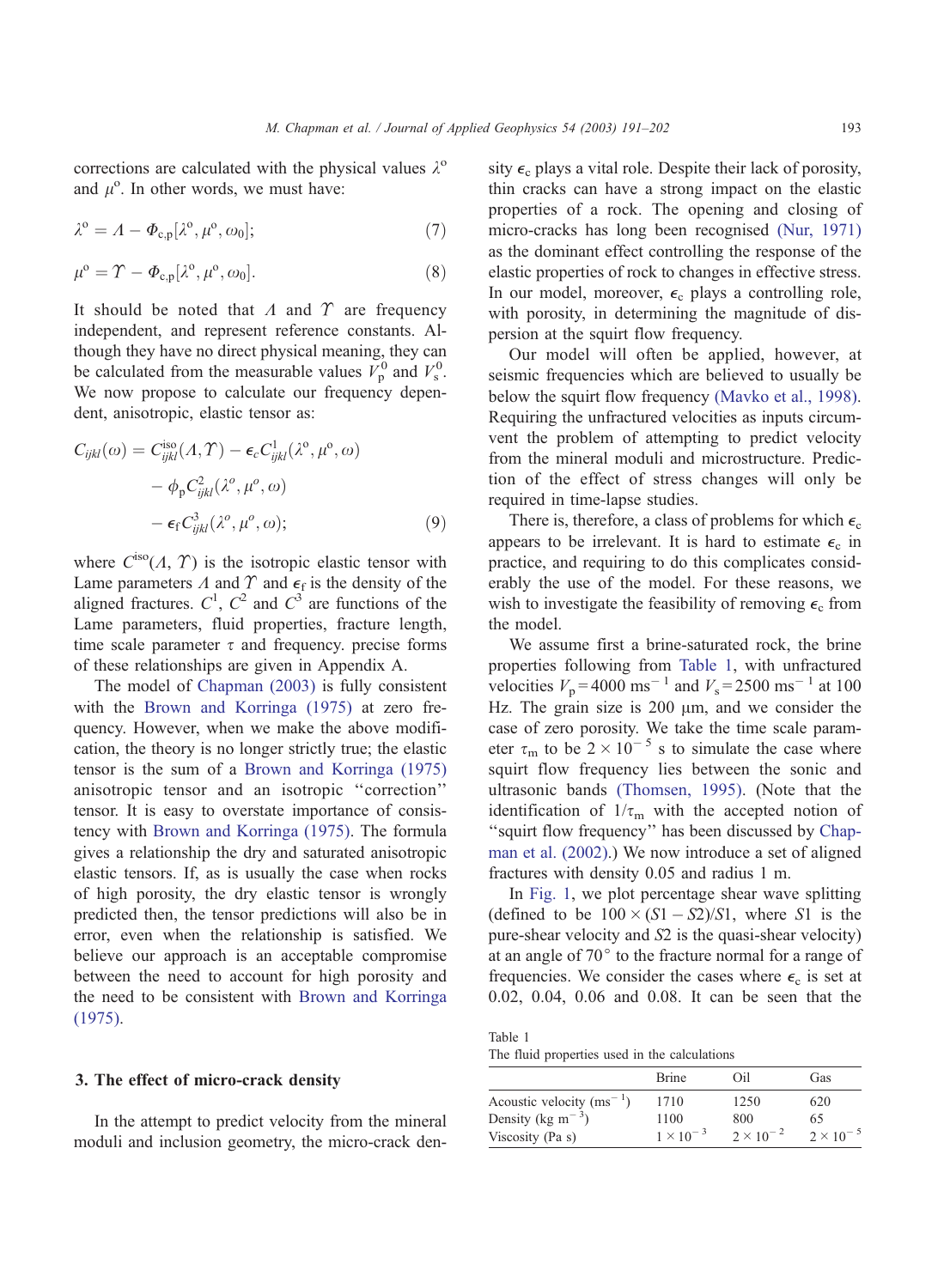<span id="page-3-0"></span>

Fig. 1. Shear-wave anisotropy for propagation at 70 degrees to the fracture normal for  $\epsilon_c$  of (A) 0.08, (B) 0.06, (C) 0.04, (D) 0.02. Equant porosity is 0%.

model exhibits substantial sensitivity to  $\epsilon_c$ . Similar sensitivity can be observed in the variations of velocity with frequency and angle over the seismic frequency band. Clearly in this case, it is important not to attempt to simplify the model by setting  $\epsilon_c$  equal to zero arbitrarily.

In Fig. 2, we repeat the analysis, with the porosity changed to 10%. The sensitivity seen in the previous example largely disappears. In this case, it appears



Fig. 2. Shear-wave anisotropy for propagation at 70 degrees to the fracture normal for  $\epsilon_c$  of (A) 0.08, (B) 0.06, (C) 0.04, (D) 0.02. Equant porosity is 10%.



Fig. 3. qP velocity as a function of angle for 10% equant porosity,  $V_p^{\circ} = 4000 \text{ ms}^{-1}$ ,  $V_s^{\circ} = 2500 \text{ ms}^{-1}$ , and frequency 40 Hz. The dashed line assumes  $\epsilon_c = 0.05$ , the solid line assumes  $\epsilon_c = 0$ .

that there is a possibility of being able to simplify the model.

We now assume that in fact  $\epsilon_c = 0.05$  and investigate the error which would accrue from assuming  $\epsilon_c = 0$ . In Fig. 3, we reproduce the angular variation of the qP velocity at a frequency of 40 Hz assuming  $\epsilon_c$  = 0.05 (dashed line) and  $\epsilon_c$  = 0 (solid line). It can be seen that there is only a small difference between the two cases, with the maximum error occurring at angles close to  $0^\circ$ . Fig. 4 shows the results for shear wave propagation. The velocity of the pure-shear wave is



Fig. 4. Shear velocity as a function of angle for 10% equant porosity,  $V_p^{\text{o}} = 4000 \text{ ms}^{-1}$ ,  $V_s^{\text{o}} = 2500 \text{ ms}^{-1}$ , and frequency 40 Hz. The dashed lines assume  $\epsilon_c = 0.05$ , the solid lines assume  $\epsilon_c = 0$ .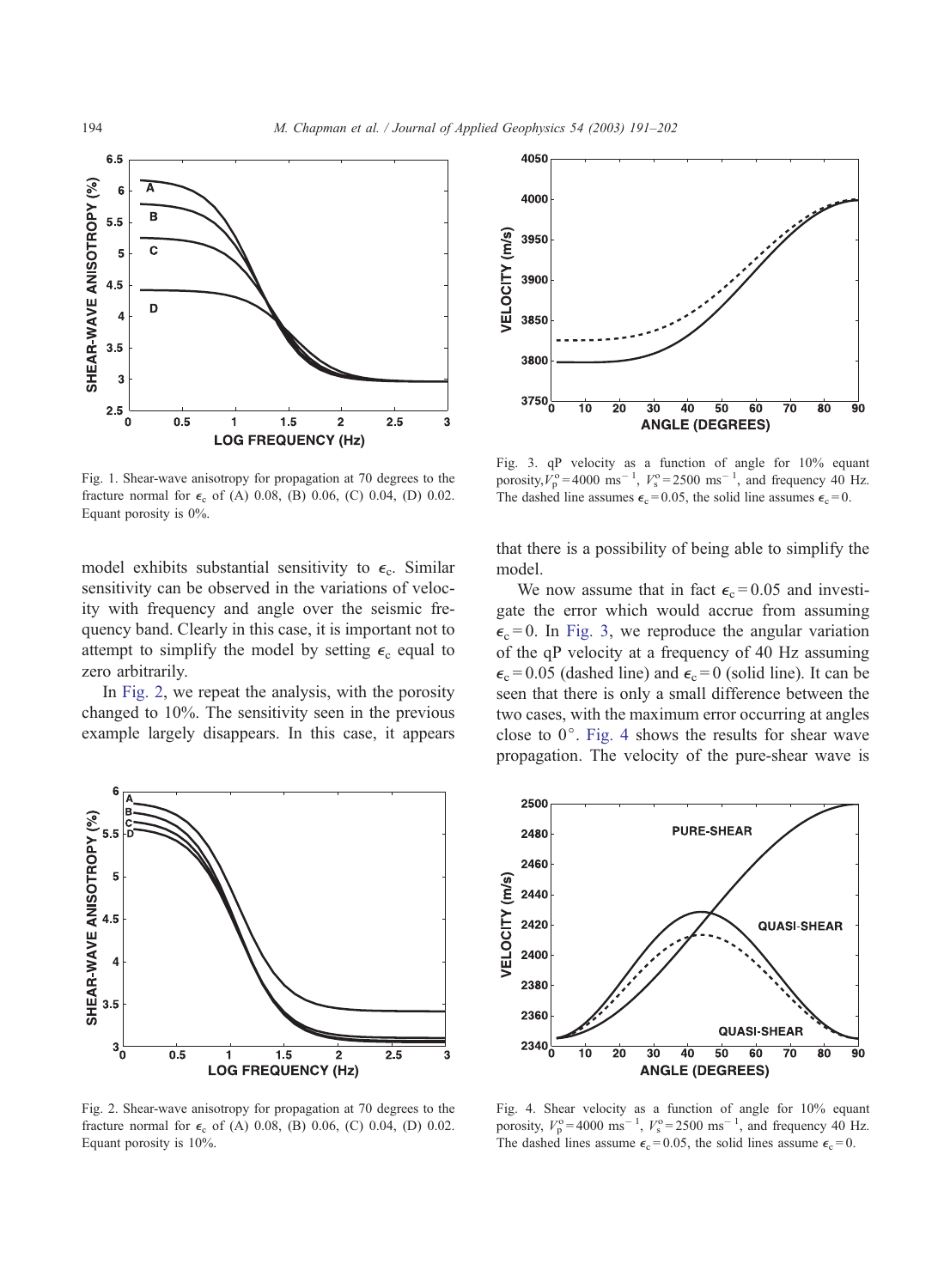independent of our assumption of  $\epsilon_c$ , and the quasishear wave shows only small dependence.

The reason for the difference between the 0% and 10% cases is physically clear. For the equant porosity effect to operate, fluid has to be able to flow out of the fracture into the background rock. This requires that there is sufficient porosity to accommodate the expelled fluid. When porosity is high, this condition is met satisfactorily. For the case of zero porosity, however, the expelled fluid is forced into the microcracks. The extent to which this is possible depends on the density of the micro-cracks, and this leads to the dependence of the behaviour on  $\epsilon_c$ .

We expect that, in most cases, the background porosity should be larger than the porosity associated with the fractures, and therefore, the assumption that  $\epsilon_c$  = 0 should be reasonable. Nevertheless, it should be borne in mind that this simplification is only valid if there is sufficient porosity. For rocks of very low porosity, the dependence of the behaviour of the fractures on  $\epsilon_c$  gives rise to a novel time-lapse effect. Even under the assumption that the fractures themselves do not respond to pressure changes, changes in the micro-crack density can cause the behaviour of the fractures to change.

#### 4. Application of the model to laboratory data

We used the above interpretation of [Chapman's](#page-11-0) (2003) theory to model the data presented by [Rathore](#page-11-0) et al. (1995). The phase velocity measurements were performed on synthetic sandstone samples with known fracture geometry and porosity. Data for an unfractured but porous dummy sample were also provided. Thus, most parameters required by the model are. In fact, the approach described above allows us to reduce the fitting to one free parameter, which is the relaxation time  $\tau_{\rm m}$ .

Fig. 5 shows the results of the modelling for fluidfilled fractures. We have chosen a matrix with only circular pores and no micro-cracks. Since the equant porosity in the synthetic samples is very high (35%), it makes hardly any difference in the modelling if part of the spherical pores is replaced with micro-cracks.

Overall, the modelled velocities shown in Fig. 5 match the measured data reasonably well. The time scale parameter  $\tau_{\rm m}$ , which has a value of  $7.7 \times 10^{-7}$  s



in the presented results, has a strong influence on the degree of polar variation of qP and qS velocities in the saturated case. The deduced value fits the data slightly better than the  $\tau_m = 0$  limit, which must be emphasised, gives a good fit to the data itself.

[Hudson et al. \(2001\)](#page-11-0) discussed in great detail the differences between the equant porosity models given by [Thomsen \(1995\)](#page-11-0) and [Hudson et al. \(1996\),](#page-11-0) as well as the results of fitting the theories to the above data for fluid-saturated fractures. It was found that firstorder expressions gave a better match than secondorder ones. [Hudson et al. \(2001\)](#page-11-0) also pointed out that the wavelengths used in the measurements are not long enough compared to the size of the fractures for effective medium theories to be strictly applicable. Therefore, a detailed quantitative comparison of data and modelling cannot be made. Nevertheless, the experiments provide a good tool to check predictions of effective medium theories in a more qualitative

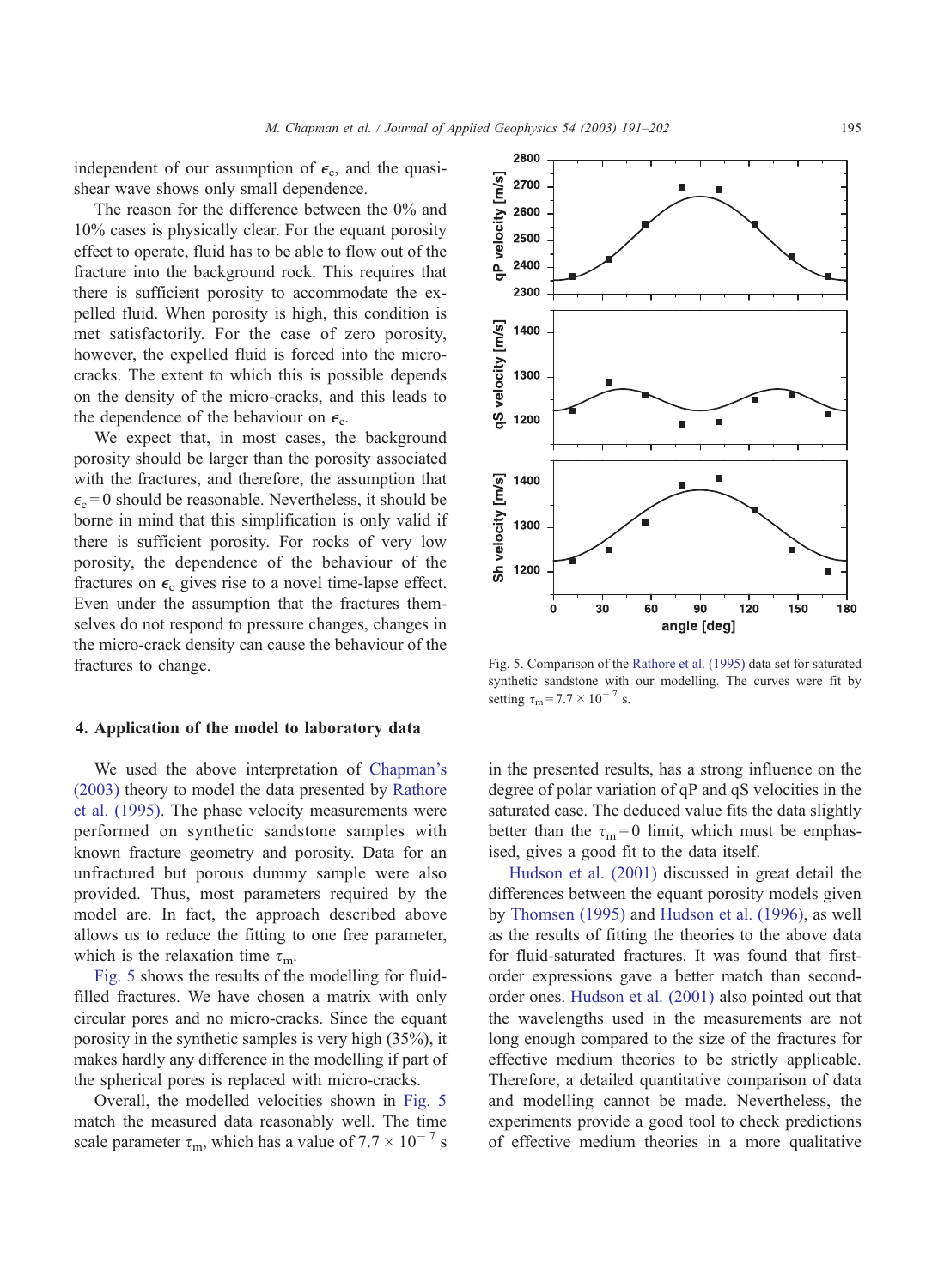way. With that in mind, the results shown here support our proposed methodology.

#### 5. The effect of saturation

We now proceed to consider the effect of saturation on the anisotropy. Three different saturating fluids will be considered; brine, oil and gas. The physical properties, which we assume for these fluids, are given in [Table 1.](#page-2-0)

In general, there are three physical effects which the model takes into account in the fluid substitution problem. The first is the density effect. When one fluid is replaced by another, the density of the saturated rock changes and this results in variations in all the velocities. There is also a fluid bulk modulus effect, in that the incompressibility the fluid contributes to the incompressibility of the composite. This is the traditional [Gassmann \(1951\),](#page-11-0) or in the anisotropic case, [Brown](#page-10-0) and Korringa (1975) effect. However, the fluid viscosity also makes a contribution to the fluid substitution problem. The time scale constant  $\tau_{\rm m}$  is proportional to fluid viscosity, implying that the effect of changing viscosity is similar to the effect of changing frequency. Understanding frequency dependence is therefore important to perform fluid substitution correctly.

In the calculations we have performed so far, we have begun with "unfractured rock" velocities  $V_p^{\circ}$  and  $V_s^{\text{o}}$ . These typically depend on saturation. Our model, however, takes account of saturation through variation in the fluid density, bulk modulus and viscosity, not through variation in  $V_p^{\text{o}}$  and  $V_s^{\text{o}}$ . We therefore demand that the same  $\lambda^0$ ,  $\mu^0$ , A and  $\gamma$  are used for each saturation. If we failed to impose this condition, we would, in effect, be including the same compressibility effect twice, once to change  $V_p^{\text{o}}$  and  $V_s^{\text{o}}$  and then again in the correction proportional to  $\Phi_{\rm p}$ .

We assume, once again,  $V_p^{\circ} = 4000$  ms<sup>-1</sup> and  $V_s^o = 2500 \text{ ms}^{-1}$ , a 10% porosity and for brine saturation,  $\tau_m = 2 \times 10^{-5}$  s. Since  $\tau_m$  is directly proportional to fluid viscosity, we have from [Table 1](#page-2-0) that the  $\tau_{\rm m}$  for oil saturations is  $4 \times 10^{-4}$  s and for gas saturation  $\tau_{\rm m}$  must be  $4 \times 10^{-7}$  s.  $V_{\rm p}^{\rm o}$  and  $V_{\rm s}^{\rm o}$  are converted to  $\lambda^{\circ}$  and  $\mu^{\circ}$  with the properties of the brinesaturated rock. We introduce a fracture set with fracture density 0.05 and fracture radius 1 m. The fracture density controls only the strength of the anisotropy; the qualitative behaviour of the model is insensitive to this parameter. Crack density is set to zero following the discussion in Section 3.

Fig. 6 shows the predicted variation of qP-velocity with frequency for propagation at an angle of  $45^{\circ}$  to the fracture normal for the three saturations. The gassaturated velocity is substantially lower than the oiland brine-saturated velocities at low frequencies. This is due to the Gassmann effect in the pores; the gas has a lower bulk modulus than the oil and brine, and this dominates the smaller density of the gas. In the zero frequency limit, the brine-saturated velocity is higher than the oil-saturated, but at higher frequencies, the effect of the higher oil viscosity becomes important and the oil-saturated velocity overtakes the brinesaturated velocity.

In [Fig. 7,](#page-6-0) we repeat the analysis for the quasi-shear wave. For an isotropic rock, Gassmann's formulae predict that the shear modulus is unaffected by saturation. This is no longer true in the anisotropic case; [Brown and Korringa \(1975\)](#page-10-0) showed that fluid compressibility can affect shear wave propagation in this case. For this reason, brine-saturated and oil-saturated velocities are higher than the gas-saturated velocity at low frequency. The high viscosity of the oil leads to that velocity being the highest for frequencies around 1 Hz. At higher frequencies, the fluid compressibility contrast becomes less important [\(Chapman, 2001\).](#page-11-0) For this reason at a frequency of 1 kHz, the lower density of the gas begins to dominate the higher bulk



Fig. 6. qP velocity for propagation at  $45^\circ$  to the fracture normal as a function of frequency for three different saturations. Fracture size is 1 m.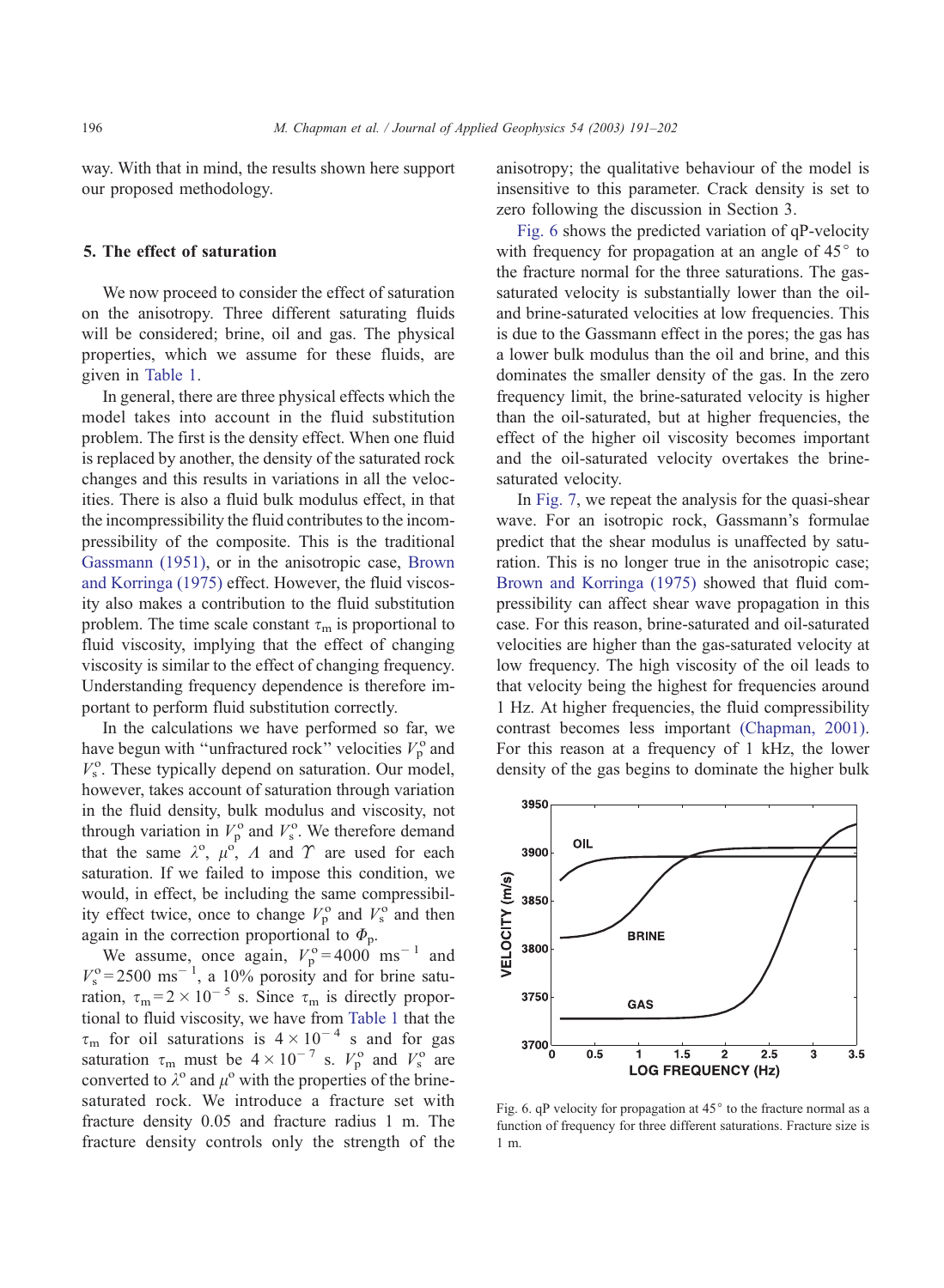<span id="page-6-0"></span>

Fig. 7. Quasi-shear velocity for propagation at  $45^{\circ}$  to the fracture normal as a function of frequency for three different saturations. Fracture size is 1 m.

moduli of the oil and brine and the gas-saturation has the highest velocity.

Fig. 8 shows the analysis for the pure shear wave. A pure shear wave does not compress the fractures, so fluid flow between the fractures and the rest of the rock is not an important mechanism. The differences in the velocities reflect the different densities of the pore fluids, with the exception of the increase in oil velocity below 1 kHz. This is the standard squirt flow effect between micro-cracks and pores. It is independent of the fractures, and occurs for oil saturation at low frequency because of the high viscosity of the oil.



Fig. 8. Pure-shear velocity for propagation at  $45^{\circ}$  to the fracture normal as a function of frequency for three different saturations. Fracture size is 1 m.



Fig. 9. qP velocity as a function of angle for three saturations. The frequency is 10 Hz and the fracture size is 1 m.

In Fig. 9, we show qP velocity as a function of angle for the three saturations, at frequency of 10 Hz. As expected, the gas saturation has the lowest velocity due to the Gassmann effect. For propagation at  $90^\circ$ which is less affected by the fractures, brine saturation has a higher velocity than oil saturation due once again to the Gassmann effect. At lower angles, however, the fractures begin to play a role and therefore fluid viscosity becomes important. For angles of  $0^\circ$ , the oil-saturated velocity is higher than the brinesaturated velocity.

Fig. 10 shows identical analysis for the case of the quasi-shear wave. When propagation is at  $90^\circ$ 



Fig. 10. Quasi-shear velocity as a function of angle for three saturations. The frequency is 10 Hz and the fracture size is 1 m.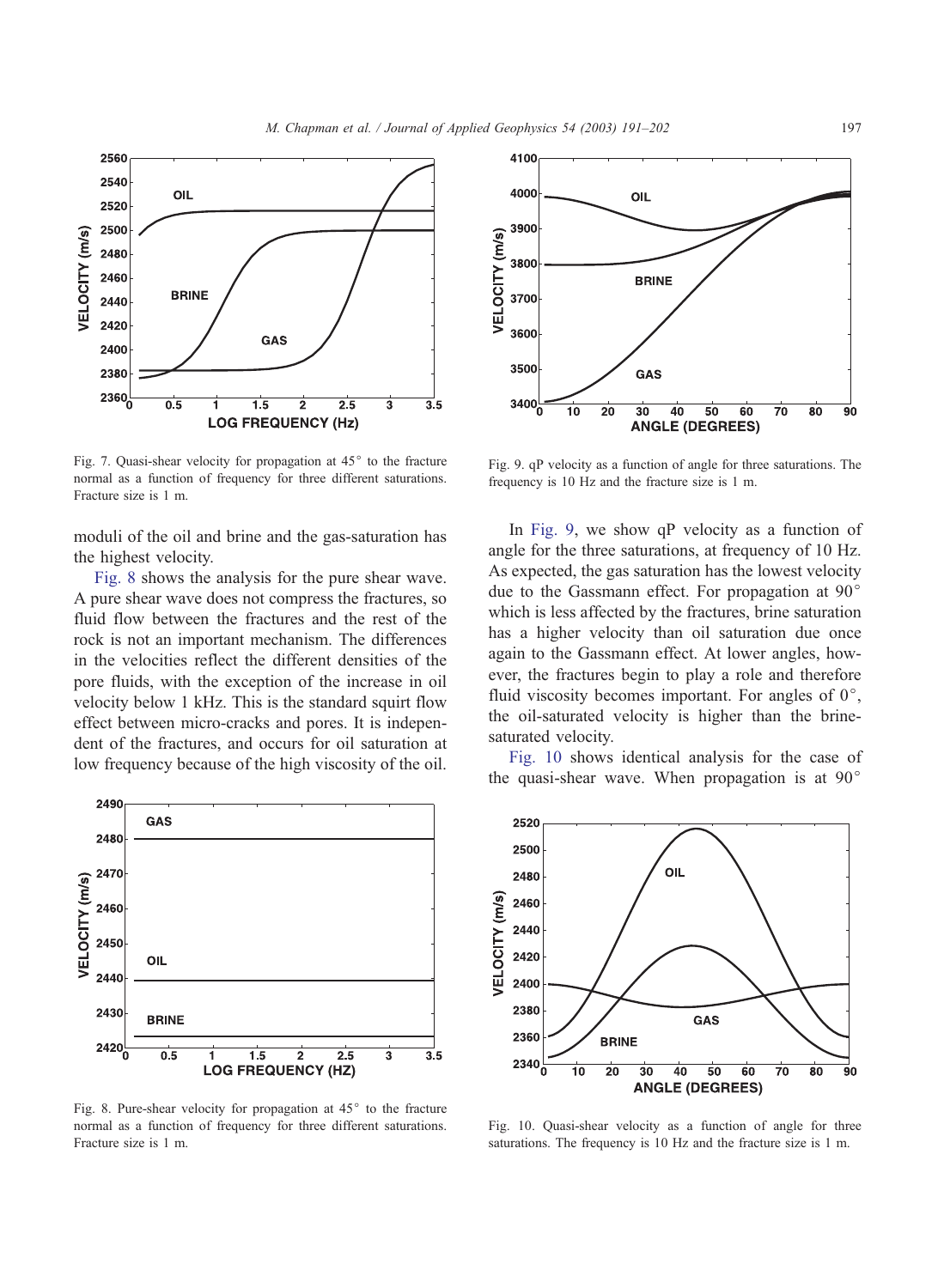<span id="page-7-0"></span>

Fig. 11. Pure-shear velocity as a function of angle for three saturations. The frequency is 10 Hz and the fracture size is 1 m.

to the fracture normal, only density differences are important. The higher viscosity of the oil causes this velocity to be the highest at intermediate angles. Fig. 11 gives the analysis for the pure shear wave. In this case, only density differences are important.

Figs. 12 and 13 repeat the analysis with the frequency raised to 40 Hz. At this higher frequency, the viscosities of both the oil and the brine are important. Fig. 12 demonstrates that in this case the brine-saturated qP-velocity is now always comparable to the oil saturated qP-velocity. Fig. 13 shows that the brinesaturated quasi-shear velocity is closer to the oilsaturated velocity than was the case at 10 Hz, although



Fig. 12. qP velocity as a function of angle for three saturations. The frequency is 40 Hz and the fracture size is 1 m.



Fig. 13. Quasi-shear velocity as a function of angle for three saturations. The frequency is 40 Hz and the fracture size is 1 m.

the smaller density of the oil is still dominant. The behaviour of the pure shear wave is unchanged.

It is clear from the above discussion that we must expect the change in anisotropy between different saturations to depend on frequency. We conclude with an example to illustrate this effect. Assuming a fracture density of 0.1, we calculate percentage shearwave splitting at an angle of propagation of  $70^{\circ}$  under brine and gas saturation for a range of fracture sizes and frequencies.



Fig. 14. Difference is percentage shear-wave splitting under brine and gas saturation as a function of the fracture radius for two different frequencies. Angle of propagation is  $70^{\circ}$  to the fracture normal, and fracture density is 0.1.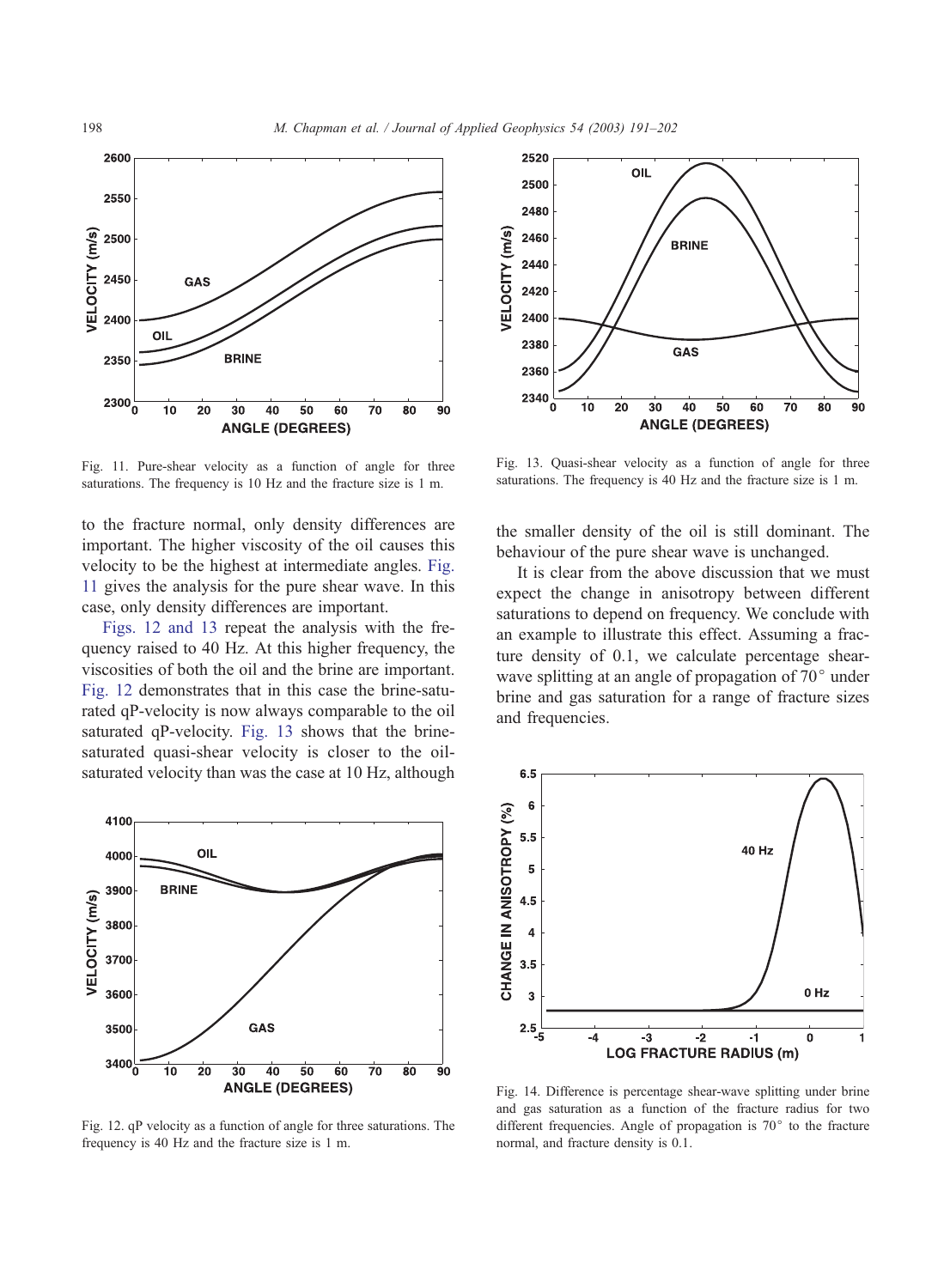[Fig. 14](#page-7-0) shows the difference in anisotropy (percentage shear wave splitting under gas saturation minus percentage shear-wave splitting under brine saturation) as a function of the fracture radius for an assumed frequency of 40 Hz and the low-frequency limit of 0 Hz. For 40 Hz, there is a peak in the difference between the saturations for a fracture radius of 1m, while if we assume the low-frequency limit, there is no such peak. This highlights the dangers in assuming that seismic frequencies represent a low frequency, even when, as in this case, the squirt flow frequency as deduced from laboratory measurement lies above the sonic frequency band. The effect we demonstrate is consistent with the observations of [Guest et al. \(1998\)](#page-11-0) concerning strong changes in shear wave splitting between brine and gas saturations.

## 6. Conclusions

We have given an alternative parameterisation for the model of [Chapman \(2003\).](#page-11-0) Our method recognises the difficulties involved in predicting velocity from micro-structural information when porosity is high, and offers an alternative approach when ''unfractured'' velocities are known with reasonable precision. An advantage of the method is that it is not necessary to specify a ''reference'' elastic tensor, which cannot be measured.

The micro-structural isotropic crack density plays an important role in rock physics, but for certain applications, when the frequency is below the micro-structural squirt flow, the background velocities are known and matrix porosity is greater than fracture, it can be neglected. This is an important observation since it permits the elimination from the analysis of a further parameter, which can be difficult to estimate.

We test our approximations against the laboratory measurements on synthetic sandstone of [Rathore et al.](#page-11-0) (1995). The only fitting parameter was the time scale constant  $\tau_{\rm m}$ . Measured values were taken for all other parameters. A reasonable agreement is achieved, suggesting the validity of our approximations.

In the model, the elastic constants depend on frequency only through a non-dimensional parameter proportional to the product of frequency and

viscosity. Changing fluid viscosity therefore has a similar effect to changing the frequency of the wave. We argue that fluid viscosity effects should be taken into account when performing fluid substitution in anisotropic media. The change in shearwave splitting between brine and gas saturation at seismic frequencies can be very much larger than is predicted by theories, which assume the low-frequency limit.

## Acknowledgements

This work is supported by the Natural Environment Research Council through contract GST22305 as part of the thematic programme Understanding the micro to Macro Behaviour of Rock Fluid systems, and by the sponsors of the Edinburgh Anisotropy Project (EAP). It is presented with the approval of the Executive Director of the British Geological Survey(NERC) and the EAP sponsors: Agip, BP, Chevron, Conoco, ExxonMobil, Landmark, Norsk Hydro, PGS, Phillips, Schlumberger, Shell, Texaco, Trade Partners UK and Veritas DGC.

## Appendix A

This appendix summarises the formulae given for the frequency-dependent, transversely isotropic elastic tensor given by [Chapman \(2003\).](#page-11-0) The pore space in the rock was considered to consist of three components, a porosity associated with spherical pores,  $\Phi_{\rm p}$ , an isotropic collection of microcracks with density  $\epsilon_c$  and a set of aligned spheroidal penny-shaped fractures with density  $\epsilon_f$  and radius (length of the major axis)  $a_f$ . The crack density is defined, following [Hudson \(1981\)](#page-11-0) as  $Na^{3}/V$ , where N is the number of cracks in a volume  $V$  and  $\alpha$  is the crack radius. The radii of the microcracks and pores are identified with the grain size  $\varsigma$ .

Two-time scale constants emerge from the analysis,  $\tau_{\rm m}$  and  $\tau_{\rm f}$ . The first constant  $\tau_{\rm m}$  is the standard microstructural squirt flow frequency. It was demonstrated by [Chapman \(2003\)](#page-11-0) that:

$$
\tau_{\rm f} = \left(\frac{a_{\rm f}}{\varsigma}\right) \tau_{\rm m}.\tag{A.1}
$$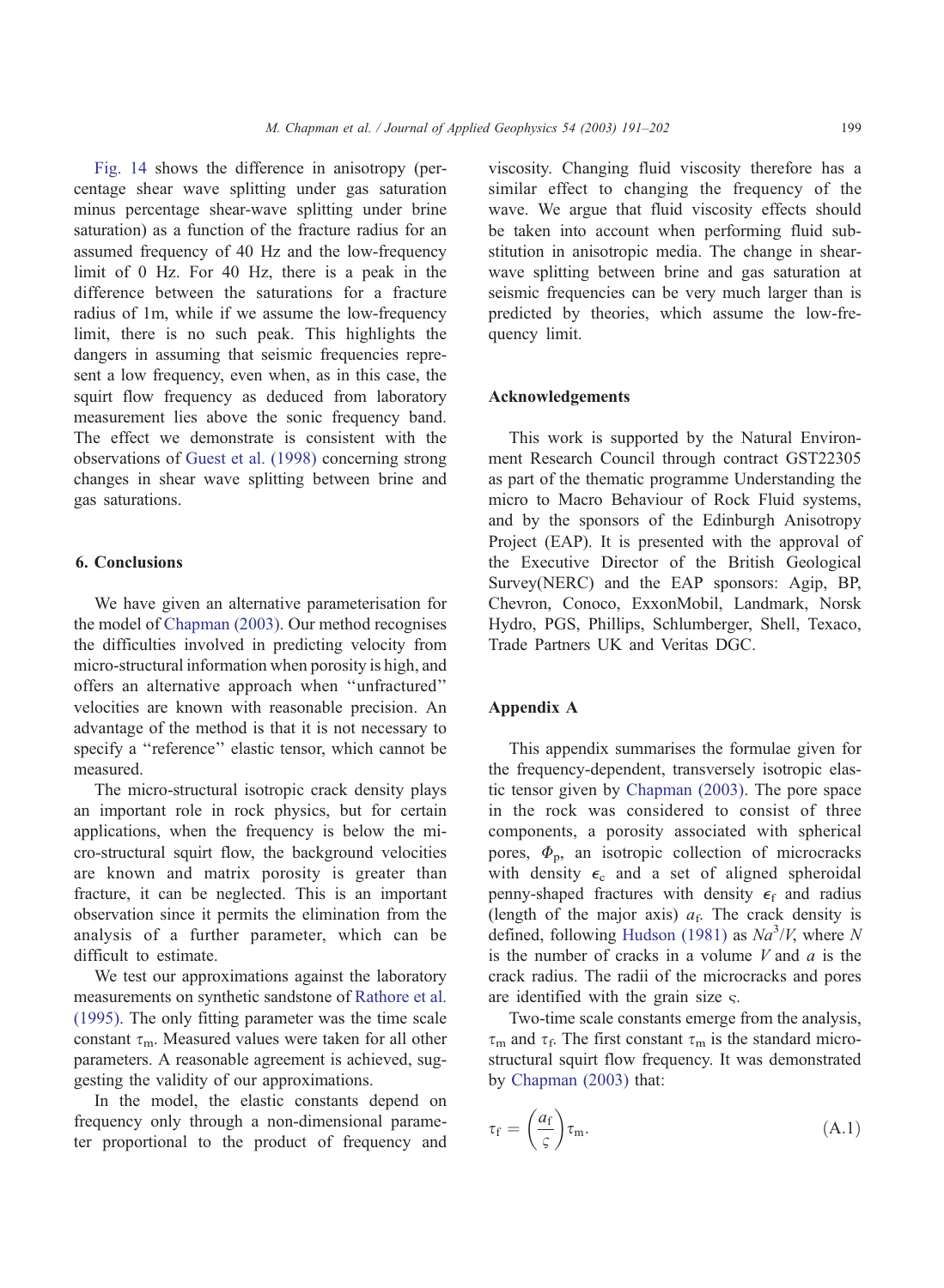[Chapman \(2003\)](#page-11-0) further defined:

$$
\gamma = \frac{3\pi}{8(1-\nu)} \left( 1 + \frac{4}{3} \frac{\rho_s}{\rho_f} \left( \frac{V_s}{V_f} \right)^2 \right); \tag{A.2}
$$

where  $V<sub>s</sub>$  is a representative shear velocity,  $V<sub>f</sub>$  is the acoustic velocity in the fluid,  $\rho_f$  and  $\rho_s$  are the densities of the fluid and saturated rock, respectively, and  $v$  is the Poisson's ratio. When the method presented in the text of this paper is used,  $V_s$  should be identified with  $V_s^{\text{o}}$  and the Poisson's ratio calculated from  $\lambda^{\text{o}}$  and  $\mu^{\text{o}}$ . If  $\kappa_f$  denotes the fluid bulk modulus, we define:

$$
K_{\rm c} = \frac{\pi \mu r}{2\kappa_f (1 - v)}; \tag{A.3}
$$

$$
K_{\rm p} = \frac{4\mu}{3\kappa_{\rm f}}; \tag{A.4}
$$

$$
\gamma' = \gamma \frac{1 - \nu}{1 + \nu} \frac{1}{1 + K_p}.
$$
\n(A.5)

For sufficiently small aspect ratios, we can take  $K_c = 0$ . We introduce the further notation:

$$
i = \frac{\frac{4}{3}\pi\epsilon_{c}}{\frac{4}{3}\pi\epsilon_{c} + \phi_{p}};
$$
\n(A.6)

$$
\beta = \frac{\frac{4}{3}\pi\epsilon_{\rm f}}{\frac{4}{3}\pi\epsilon_{\rm c} + \phi_{\rm p}}.\tag{A.7}
$$

Introducing  $\omega$  for the angular frequency, the frequency dependence is expressed through the functions:

$$
D_1 = \left[ (1 - i)\gamma + \frac{(1 - i)\beta}{1 + i\omega\tau_f} + \left( i + \frac{i\beta}{1 + i\omega\tau_f} \right) \right] \times \left( \frac{1 + i\omega\tau_m}{1 + i\omega\tau_m} \right)^{-1} \times \left[ \frac{i}{3(1 + K_c)} + (1 - i)\gamma' - \frac{i\omega\tau_m}{1 + i\omega\tau_m} \left( \frac{1}{3(1 + K_c)} - \gamma' \right) \right] \times \left( i + \frac{i\beta}{1 + i\omega\tau_f} \right); \tag{A.8}
$$

$$
D_2 = \left[ (1 - i)\gamma + \frac{(1 - i)\beta}{1 + i\omega\tau_f} + \left( i + \frac{i\beta}{1 + i\omega\tau_f} \right) \times \left( \frac{1 + i\omega\gamma\tau_m}{1 + i\omega\tau_m} \right) \right]^{-1} \times \left( \frac{\beta}{(1 + K_c)(1 + i\omega\tau_f)} \right);
$$
\n(A.9)

$$
G_1 = \frac{i\omega\tau_m}{(1 + K_c)(1 + i\omega\tau_m)};
$$
\n(A.10)

$$
G_2 = \frac{1 + i\omega\gamma\tau_m}{1 + i\omega\tau_m} D_1 - \frac{i\omega\tau_m\gamma'}{1 + i\omega\tau_m};
$$
\n(A.11)

$$
G_3 = \frac{1 + i\omega \gamma \tau_m}{1 + i\omega \tau_m} D_2;
$$
 (A.12)

$$
F_1 = \frac{1}{1 + i\omega\tau_f} \left[ \frac{1 + i\omega\gamma\tau_m}{1 + i\omega\tau_m} iD_1 + (1 - i)D_1 + \frac{i\omega\tau_m}{1 + i\omega\tau_m} \left( \frac{1}{3(1 - K_c)} - \gamma' \right) \right];
$$
 (A.13)

$$
F_2 = \frac{1}{1 + i\omega\tau_f}
$$
  
 
$$
\times \left[ \frac{i\omega\tau_f}{1 + K_c} + i \frac{1 + i\omega\gamma\tau_m}{1 + i\omega\tau_m} D_2 + (1 - i)D_2 \right].
$$
  
(A.14)

With the final notations ( $\lambda$  and  $\mu$  being reference elastic moduli,  $\kappa$  the reference bulk modulus):

$$
L_2 = \lambda^2 + \frac{4}{3}\lambda\mu + \frac{4}{5}\mu^2; \tag{A.15}
$$

$$
L_4 = \lambda^2 + \frac{4}{3}\lambda\mu + \frac{4}{5}\mu^2;
$$
 (A.16)

we can give expressions for the frequency dependent elastic tensor. Taking the  $x_3$  direction as the axis of symmetry (corresponding to the direction of the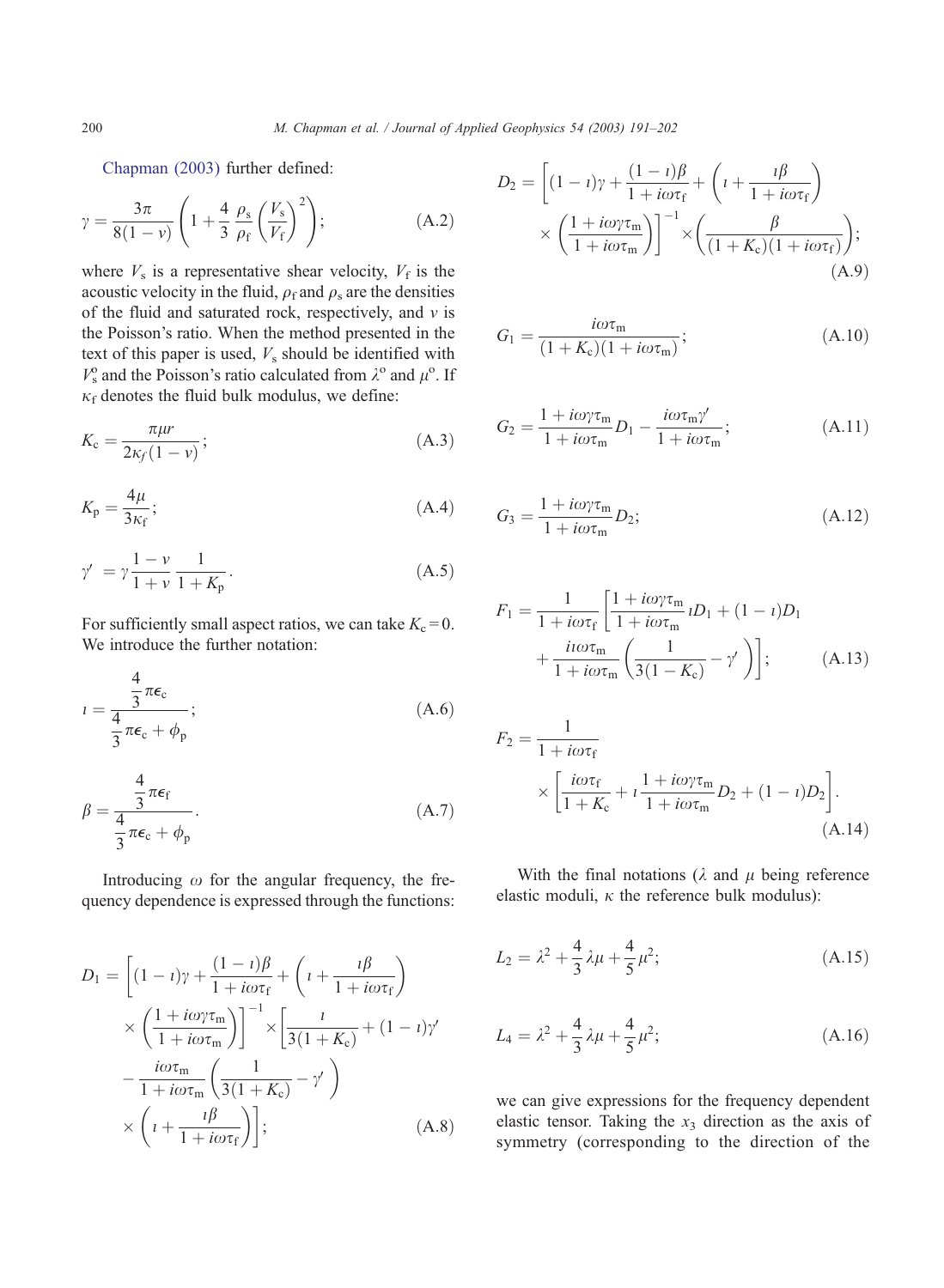<span id="page-10-0"></span>fracture normals), the five independent elastic constants are:

$$
C_{1111} = (\lambda + 2\mu) - \epsilon_c \left[ \frac{8L_2(1 - \nu)}{3\mu} + \frac{128}{45} \frac{1 - \nu}{(2 - \nu)} \mu \right.- \frac{8L_2(1 - \nu)}{\mu} G_1 - \frac{8\kappa^2(1 - \nu)}{\mu} G_2 - \frac{8\lambda\kappa(1 - \nu)}{3\mu} G_3 \right] - \phi_p \left[ \frac{3}{4\mu} \frac{1 - \nu}{1 + \nu} \right.\times \left( 3\lambda^2 + 4\lambda\mu + \frac{36 + 20\nu}{7 - 5\nu} \mu^2 \right)- \left( 1 + \frac{3\kappa}{4\mu} \right) (3\kappa D_1 + \lambda D_2) \Big] - \epsilon_f \left[ \frac{8\lambda^2(1 - \nu)}{3\mu} - \frac{8\lambda\kappa(1 - \nu)}{\mu} F_1 \right.- \frac{8\lambda^2(1 - \nu)}{3\mu} F_2 \Big]; \tag{A.17}
$$

$$
C_{3333} = (\lambda + 2\mu) - \epsilon_c \left[ \frac{8L_2(1 - \nu)}{3\mu} + \frac{128}{45} \frac{1 - \nu}{(2 - \nu)} \mu \right.- \frac{8L_2(1 - \nu)}{\mu} G_1 - \frac{8\kappa^2(1 - \nu)}{\mu} G_2 - \frac{8(\lambda + 2\mu)\kappa(1 - \nu)}{3\mu} G_3 \right] - \phi_p \left[ \frac{3}{4\mu} \frac{1 - \nu}{1 + \nu} \right.\times \left( 3\lambda^2 + 4\lambda\mu + \frac{36 + 20\nu}{7 - 5\nu} \mu^2 \right)- \left( 1 + \frac{3\kappa}{4\mu} \right) (3\kappa D_1 + (\lambda + 2\mu) D_2) \right]- \epsilon_f \left[ \frac{8(\lambda + 2\mu)^2(1 - \nu)}{3\mu} - \frac{8(\lambda + 2\mu)\kappa(1 - \nu)}{\mu} F_1 \right.- \frac{8(\lambda + 2\mu)^2(1 - \nu)}{3\mu} F_2 \right]; \qquad (A.18)
$$

$$
C_{2323} = \mu - \epsilon_c \left[ \frac{32}{45} \mu (1 - v)(1 - G_1) + \frac{32}{45} \frac{1 - v}{2 - v} \mu \right] - 15 \phi p \frac{1 - v}{7 - 5v} \mu - \epsilon_f \frac{16(1 - v)}{3(2 - v)} \mu; \quad (A.19)
$$

$$
C_{1122} = \lambda - \epsilon_{c} \left[ \frac{8L_{4}(1-\nu)}{\mu} - \frac{64}{45} \frac{1-\nu}{(2-\nu)} \mu \right.
$$
  
\n
$$
- \frac{8L_{4}(1-\nu)}{3\mu} G_{1} - \frac{8\kappa^{2}(1-\nu)}{\mu} G_{2}
$$
  
\n
$$
- \frac{8\lambda\kappa(1-\nu)}{3\mu} G_{3} \right] - \phi_{p} \left[ \frac{3}{4\mu} \frac{1-\nu}{1+\nu} \right.
$$
  
\n
$$
\times \left( 3\lambda^{2} + 4\lambda\mu - \frac{4(1+5\nu)}{7-5\nu} \mu^{2} \right)
$$
  
\n
$$
- \left( 1 + \frac{3\kappa}{4\mu} \right) (3\kappa D_{1} + \lambda D_{2}) \right]
$$
  
\n
$$
- \epsilon_{f} \left[ \frac{8\lambda^{2}(1-\nu)}{3\mu} - \frac{8\lambda\kappa(1-\nu)}{\mu} F_{1} \right.
$$
  
\n
$$
- \frac{8\lambda^{2}(1-\nu)}{3\mu} F_{2} \right];
$$
 (A.20)

$$
C_{1133} = \lambda - \epsilon_{c} \left[ \frac{8L_{4}(1-\nu)}{\mu} - \frac{64}{45} \frac{1-\nu}{(2-\nu)} \mu \right.
$$
  
\n
$$
- \frac{8L_{4}(1-\nu)}{3\mu} G_{1} - \frac{8\kappa^{2}(1-\nu)}{\mu} G_{2}
$$
  
\n
$$
- \frac{8(\lambda+\mu)\kappa(1-\nu)}{3\mu} G_{3} \right] - \phi_{p} \left[ \frac{3}{4\mu} \frac{1-\nu}{1+\nu} \right.
$$
  
\n
$$
\times \left( 3\lambda^{2} + 4\lambda\mu + \frac{4(1+5\nu)}{7-5\nu} \mu^{2} \right)
$$
  
\n
$$
- \left( 1 + \frac{3\kappa}{4\mu} \right) (3\kappa D_{1} + (\lambda + \mu) D_{2}) \right]
$$
  
\n
$$
- \epsilon_{f} \left[ \frac{8\lambda(\lambda+\mu)(1-\nu)}{3\mu} F_{1} \right]
$$
  
\n
$$
- \frac{8(\lambda+\mu)\kappa(1-\nu)}{\mu} F_{1} \right]. \tag{A.21}
$$

The symbol  $\Phi_{c,p}$  used in the main body of the text refers to the corrections to the elastic tensor proportional to  $\epsilon_c$  and  $\Phi_p$ .

# References

Brown, R., Korringa, J., 1975. On the dependence of the elastic properties of a porous rock on the compressibility of the pore fluid. Geophysics 40, 608 – 616.